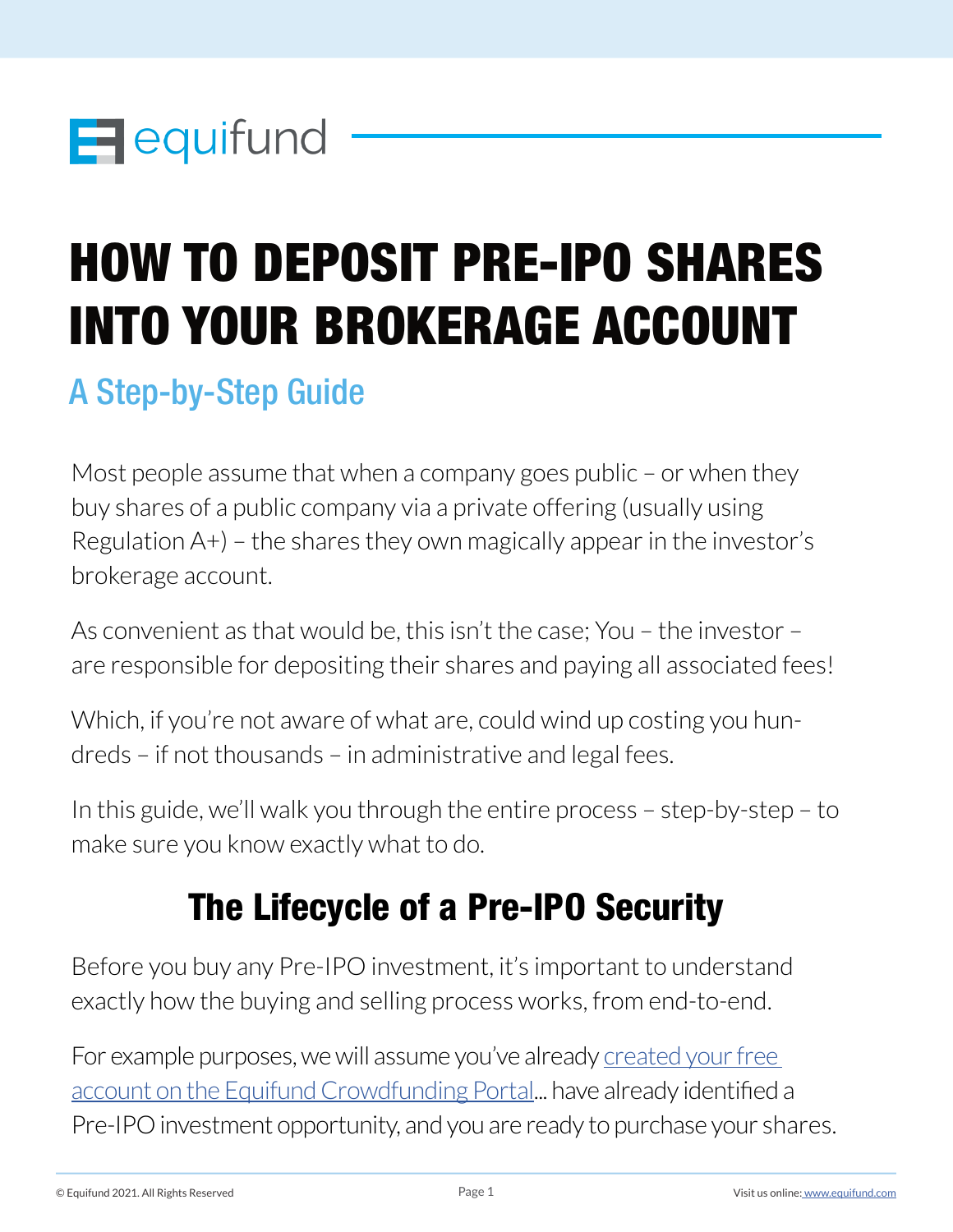*[note: the process is fundamentally the same, regardless of what portal or broker dealer you purchase shares from. However, we can only speak specifically to how it works within our ecosystem]*

## **STEP 1)** SUBSCRIPTION AGREEMENT SIGNED

The investor signs (and submits) all required documentation, which includes *Personal Identification Information (PII)* required for all *"Know Your Customer" (KYC)* and *"Anti-Money Laundering" (AML)* compliance protocols.

If the information provided doesn't match the information on file in the KYC/AML database, you will be contacted by customer service who will ask you for additional documentation.

For the purposes of this verification process, a non-refundable \$24 transaction fee is charged to you to cover the baseline costs associated with KYC/AML.

We understand this \$24 fee might be inconvenient for smaller-dollar investors to pay versus a percentage-based fee. However, a percentage-based fee unfairly penalizes larger investors.

We refuse to turn our compliance fees into profit centers, and instead choose to be transparent about the true cost of compliance we bear and ask the investor for their understanding in the matter.

#### **STEP 2)** FUNDS REMITTED & CLEARED

Once you've signed your subscription agreement, now you need to send payment for your shares via ACH, Credit/Debit Card, Wire, or by mail via check/money order.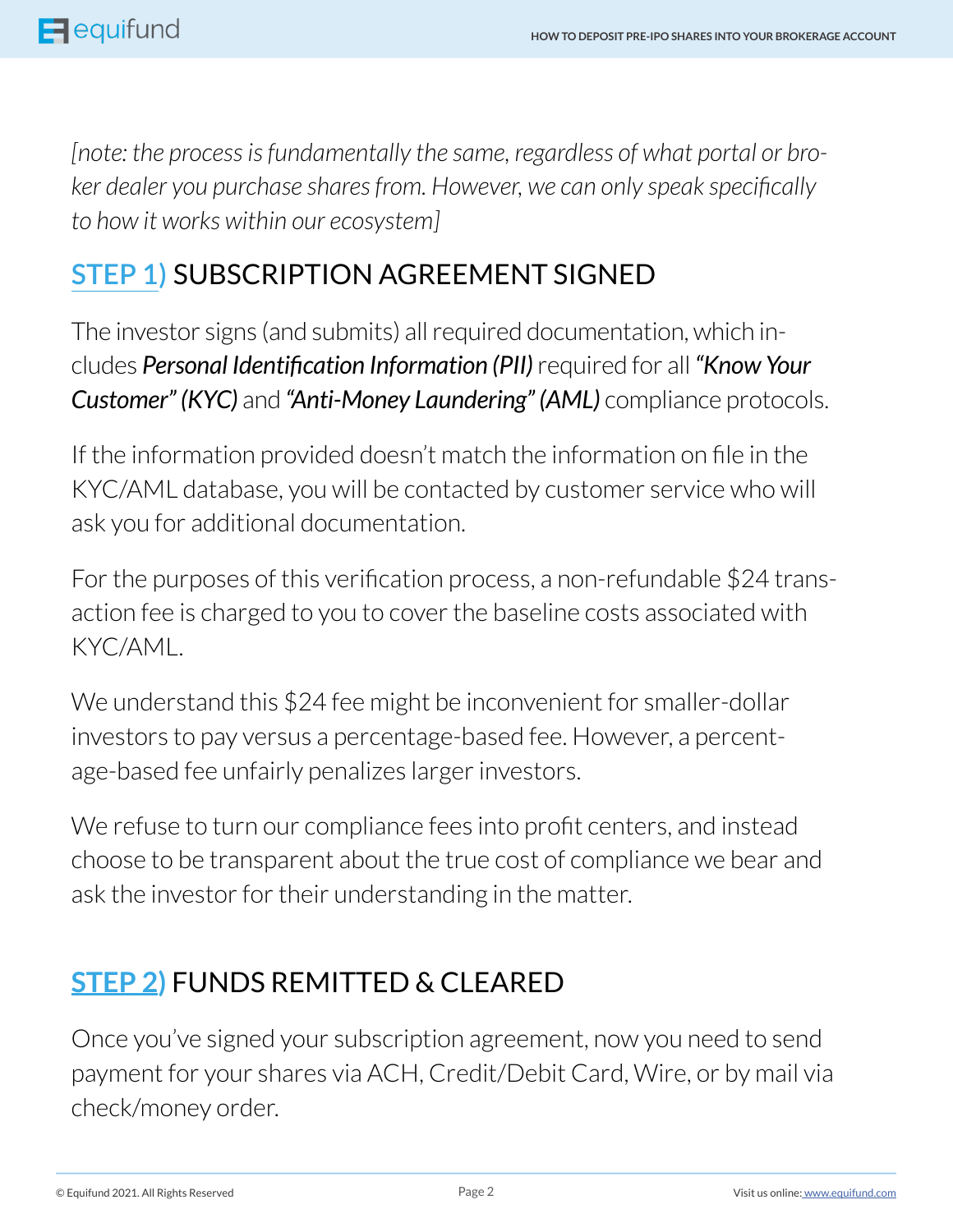Please be advised that different payment methods take different amounts of time to be remitted and cleared.

- $\blacksquare$  Wires  $-$  24 hours (one business day) following receipt of funds;
- **Checks**  $-10$  days following deposit of funds to the Escrow Account;
- $\blacksquare$  ACH  $-$  10 days following receipt of funds;
- **Credit and Debit Cards** 24 hours (one business day) following receipt of funds..

Equifund does not assume custody of your funds at any point in time, nor do we assume custody of the shares. Instead, your funds will be held in escrow once they have been received and cleared.

However, the transaction cannot be complete until your funds have been cleared.

\*Please be advised that your payment method could have an impact on when your Subscription Agreement can be executed and your shares issued.

## **STEP 3)** SUBSCRIPTION AGREEMENT IS EXECUTED

Once the funds have cleared escrow, now the company raising money (the *"Issuer"*) has to close on the investment to finalize it.

When an Issuer wants to receive funds in escrow while an offering is still open (vs waiting until the offering is closed) this is called a "Roll Close. To get the funds, they have to countersign and execute their portion of the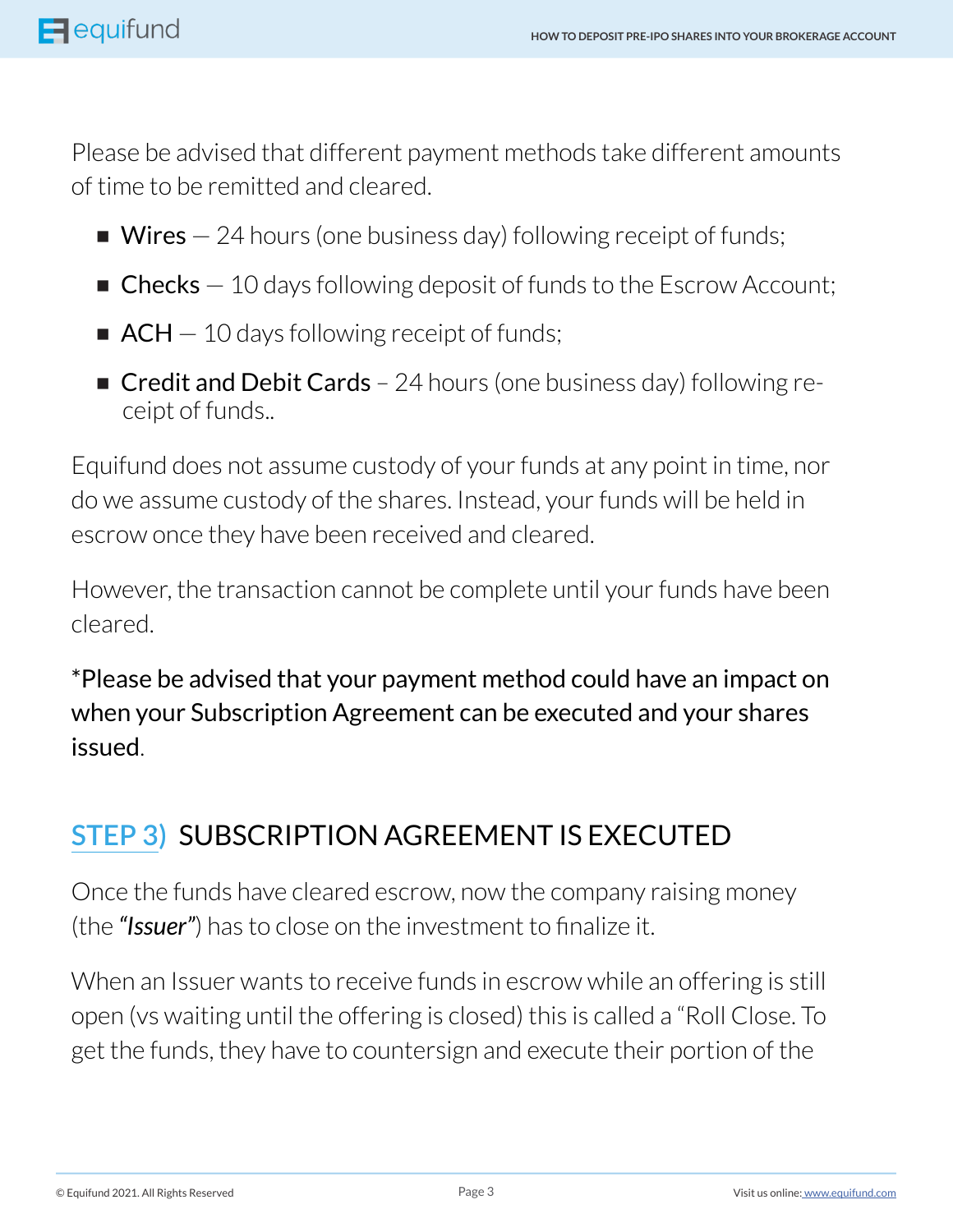Subscription Agreement you signed earlier.A "roll close" means the Issuer doesn't have to wait until the end of the campaign to close the offering and receive funds.

Instead, they can have the money held in escrow transferred to them while the campaign is still live.

To get the funds, they have to countersign and execute their portion of the Subscription Agreement you signed earlier.

Once this happens...

## **STEP 4)** SETTLEMENT

Once the Issuer has signed the Subscription Agreement, three things now happen…

- The Issuer receives the money in escrow.
- The investor will receive the Executed Subscription Agreement via the email specified in the original Subscription Agreement.
- The Transfer Agent records your shares in "Book Entry."

A Transfer Agent works for the Issuer to record changes of ownership, maintain the issuer's security holder records, cancel and issue certificates, and distribute dividends.

Transfer Agents are required to be registered with the SEC, or if the transfer agent is a bank, with a bank regulatory agency.

**Book Entry** is a method of tracking ownership of securities where no physically engraved certificate is given to investors.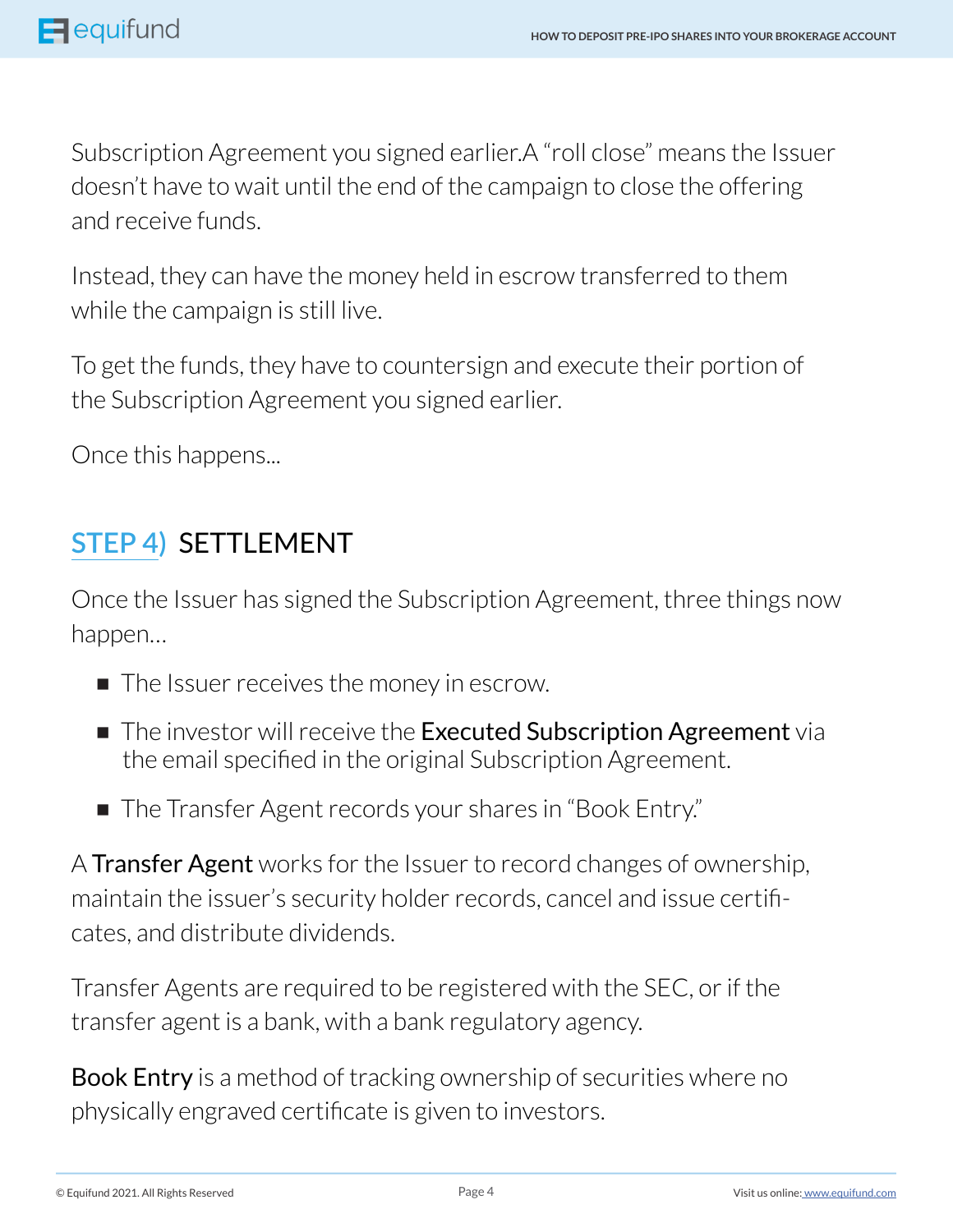Securities are tracked electronically, rather than in paper form, allowing investors to trade or transfer securities without having to present a paper certificate as proof of ownership.

When an investor purchases a security, the Transfer Agent receives a receipt and the information is stored electronically.

#### WARNING: *Once your transaction has been settled, it is final and can not be refunded for any reason!*

Please make sure to keep your digital records of the **Executed** Subscription Agreement. You will need this document later to deposit your shares.

## **STEP 5)** THE LOCK UP PERIOD BEGINS (IF APPLICABLE)

This step is going to differ on a deal by deal basis.

Securities purchased in a Regulation Crowdfunding (Reg-CF) transaction generally cannot be resold for a period of one year, unless the securities are transferred:

- to the issuer of the securities:
- to an "accredited investor";
- as part of an offering registered with the Commission *(i.e. when they file an S-1 to go public);*
- or to a member of the family of the purchaser or the equivalent, to a trust controlled by the purchaser, to a trust created for the benefit of a member of the family of the purchaser or the equivalent, or in connection with the death or divorce of the purchaser or other similar circumstance.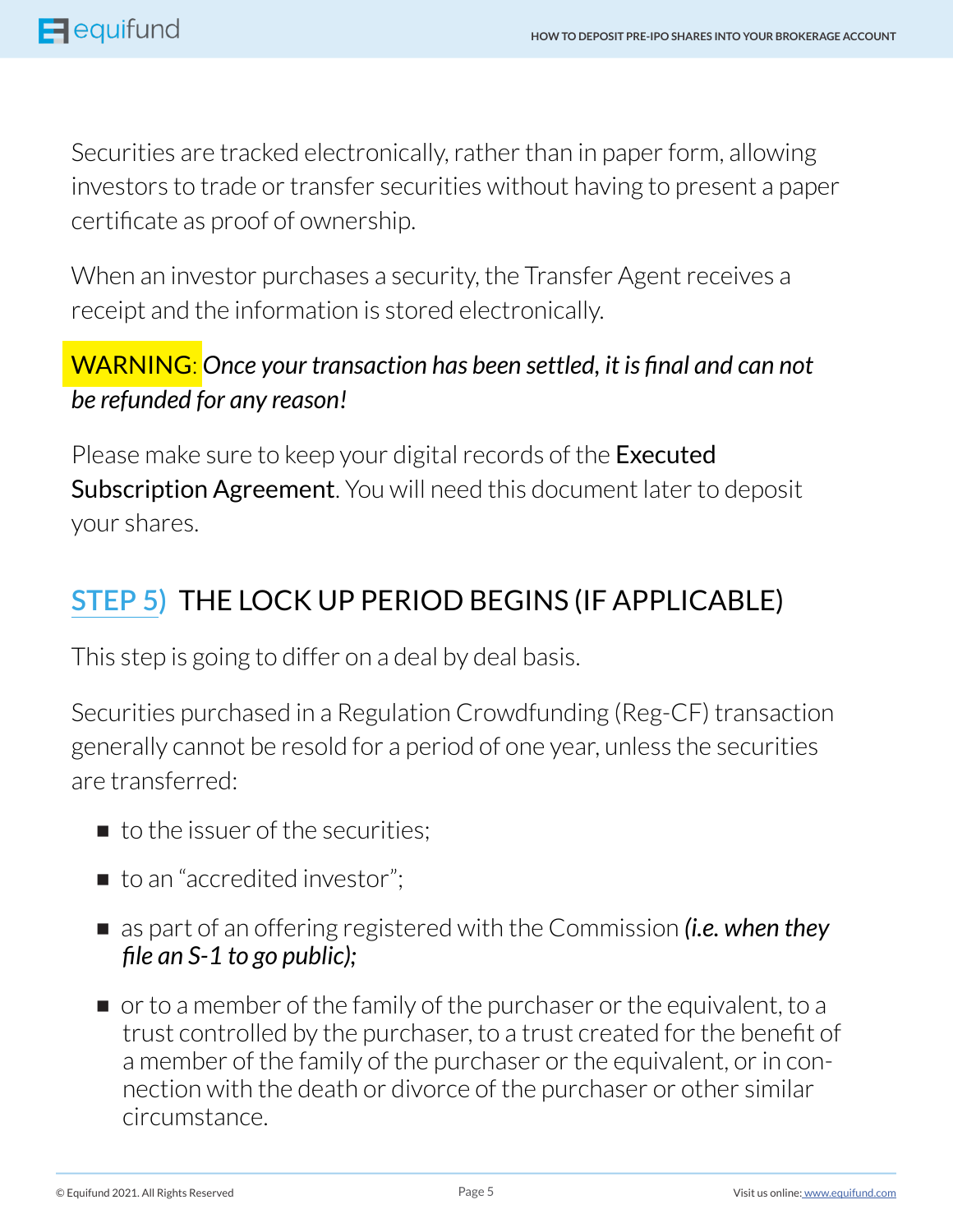Conversely, in a Reg-A offering shares have no mandatory minimum and can be free-trading immediately (unless the company stipulates otherwise). Regardless of offering type, the company may issue additional restrictions which will determine when (or if) shares can be sold or transferred. It is very important you understand what these restrictions are before purchasing shares (as sometimes they can be a deal killer).

## **STEP 6)** RESTRICTION REMOVAL

Once the lock up period ends, the investor must now get the *"Legend"*  removed before the shares can be deposited and traded.

A Legend is a label or statement on a stock certificate that explains any restrictions on the sale or transfer of the stock

Only a transfer agent can remove a restrictive legend. However, the transfer agent won't remove the legend unless the issuer consents – usually in the form of an *"Opinion Letter"* from the Issuer's counsel to the transfer agent

At Equifund, we ask that all Issuer's provide the transfer agent with what's called a *"Blanket Opinion Letter"* to be held on file. By doing this, the investor won't have to deal with any potential delays (or fees) by requesting one from the Issuer's counsel.

To get the Legend removed, you will now have to submit the required paperwork to the Transfer Agent and pay a nominal fee.

*[Note: As a general consideration, Equifund will provide you with step-bystep instructions – along with templated emails – to complete this step with regards to opportunities we host.]*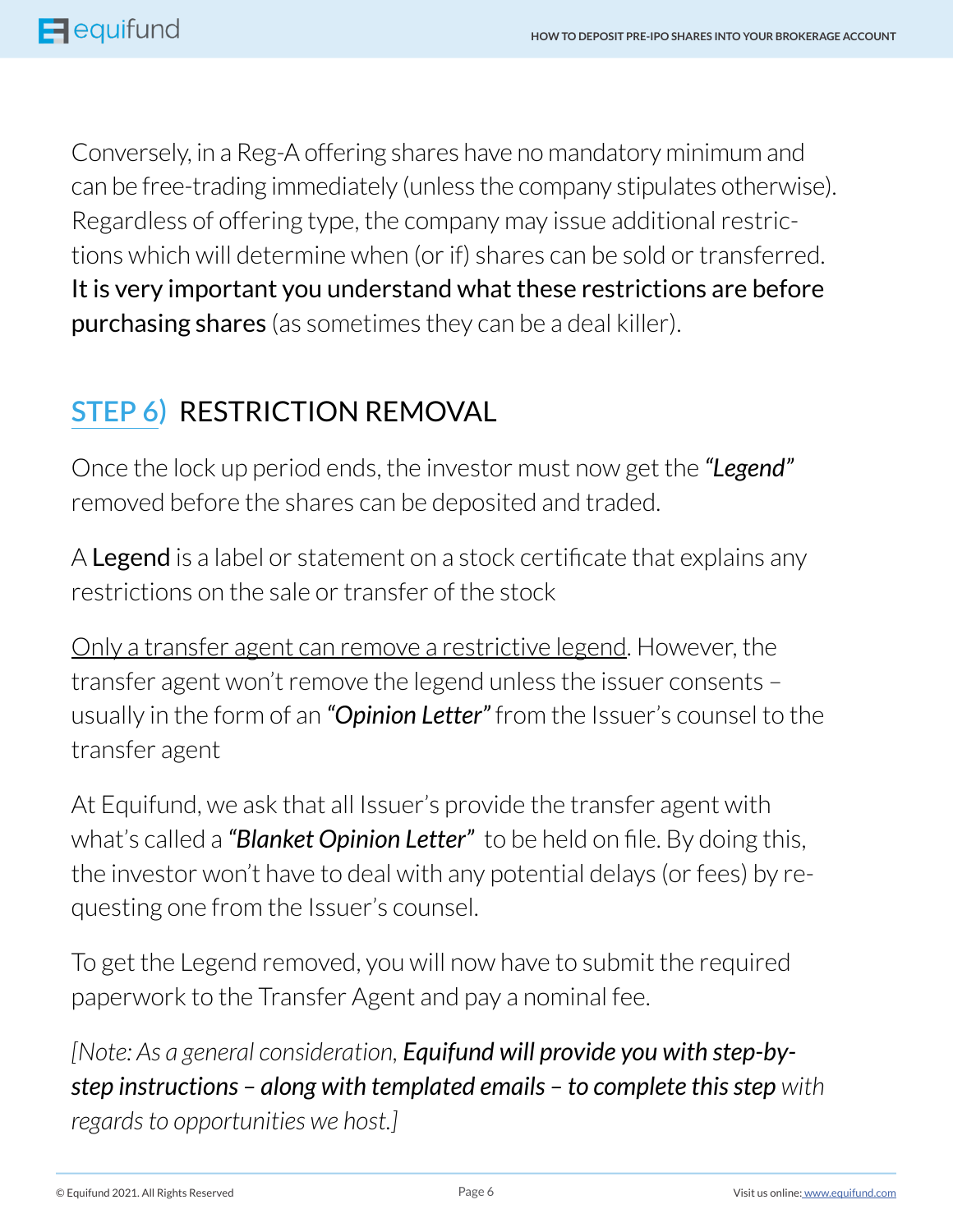WARNING: In circumstances where the Issuer has not provided a "Blanket Opinion Letter," you – the investor – must assume the legal fees required to obtain the Opinion Letter.

According to the Securities and Exchange Commission (SEC), *"If a dispute arises about whether a restrictive Legend can be removed, the SEC will not normally intervene. The removal of a Legend is a matter solely in the discretion of the issuer. State law, not federal law, covers disputes about the removal of Legends."*

#### **STEP 7)** INITIATE DIRECT REGISTRATION SYSTEM (DRS) TRANSACTION REQUEST

There are two types of shareholders: registered and beneficial.

The *Transfer Agents* maintain a record of ownership, including contact information, of an issuer's *Registered Shareholders.*

*Brokers* maintain the records of *Beneficial Shareholders.*

■ Registered Shareholders, also known as "shareholders of record," are people, groups or entities that hold shares directly in their own name on the company register.

When you purchase a Pre-IPO investment directly from the Issuer, you will be a Registered Shareholder.

The Issuer, or its Transfer Agent, then keeps the records of ownership for the shareholder and provides services such as transferring shares, paying dividends, coordinating shareholder communications.

■ Beneficial Shareholders have their stock held in the name of an intermediary such as a broker. The broker then is able to facilitate trading shares and other services for the shareholders.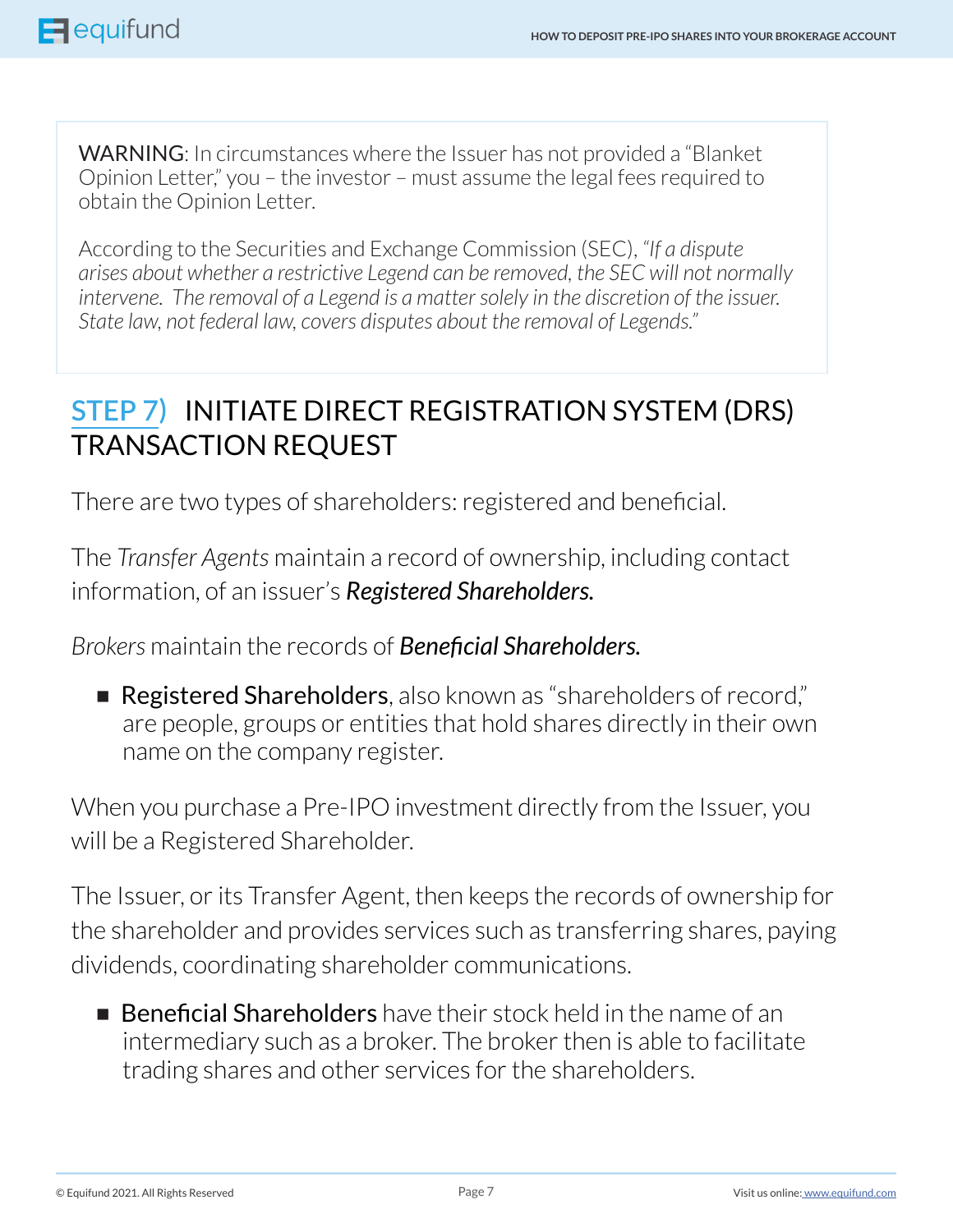In order to deposit your shares into your brokerage account, you must first reassign ownership to your broker, who then holds the shares "for the benefit of" you, the investor.

When shares are kept in this manner, it is often referred to as keeping the shares in "street name." The majority of U.S investors own their securities this way.

The DRS Transaction Request initiates this change, and you will become a Beneficial Shareholder once the transaction is complete.

Every broker is different in terms of the exact step-by-step process. However, they should all have documentation on how to do this.

## **STEP 8)** SHARES CLEARED AND DEPOSITED

There isn't a standard time frame with regards to how long it takes to fully clear and deposit shares.

Please contact your broker for more information about what to expect.

You may also be subject to additional fees or conditions at the discretion of the broker you're using.

Once they have been deposited into your account, you can now do whatever you'd like with the shares

## **PROBLEMS WITH DEPOSITING SHARES**

If the company goes public on the NASDAQ or NYSE, you're probably not going to have any issues depositing shares. But if the company lists overthe-counter (OTC), you could run into some problems.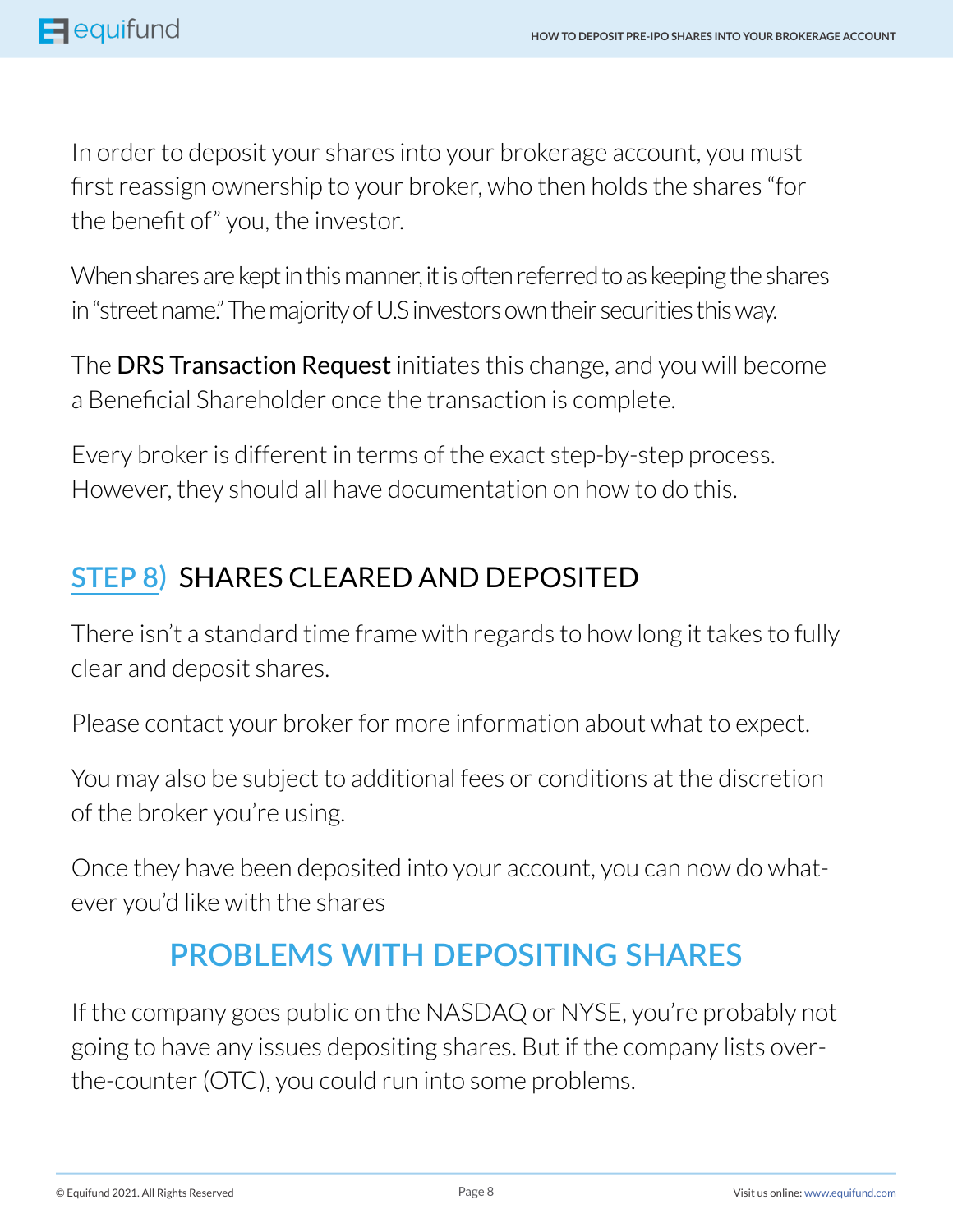#### [According to the OTC Markets blog…](mailto:https://blog.otcmarkets.com/2018/04/09/why-cant-i-deposit-my-shares/?subject=)

As the market operator where thousands of small and micro-cap securities trade, we occasionally hear from issuers and their investors who are frustrated when brokers won't deposit their stock.

While this is generally perceived to be an OTC issue, the reality is that this affects privately issued shares on all public markets, including national exchanges.

*The problems with the deposit of shares often center around broker-dealers' gatekeeper responsibility to understand "how" the company's shares were obtained and know "who" the investor looking to complete the transaction is, so as to protect public markets from illegal distributions of securities.*

Most investors don't realize this, but the "markets" aren't a non-profit organization run by benevolent people. These are for-profit businesses who have a fiduciary responsibility to their shareholders.

As regulated entities, they also bear the burden of responsibility if there's any funny business related to the shares in question.

With this in mind, they have to protect themselves from unnecessary risk by accepting shares that are questionable… or if they do, to charge a sum of money that would cover their risk at the expense of the depositor (i.e. you).

Generally speaking, whenever you are attempting to deposit shares with a broker, the broker will make their decision based on risk factors, like…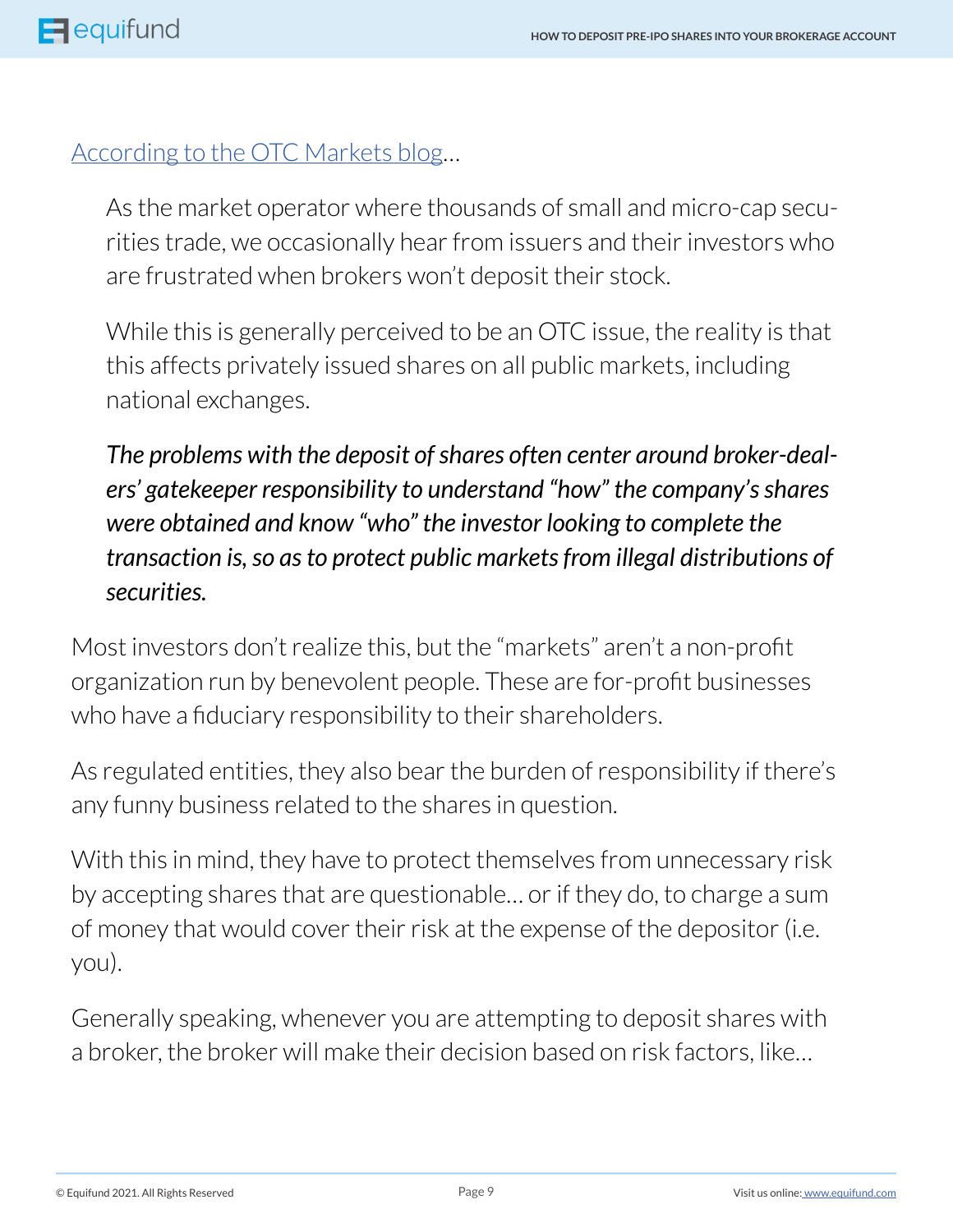#### ■ Are the shares in Physical Certificate form?

A share certificate is a written document signed on behalf of a corporation that serves as legal proof of ownership of the number of shares indicated.

A share certificate is also referred to as a stock certificate.

Historically, share certificates were required for proof of entitlement to dividends. Each time a physical certificate was presented, the receipt for the payment of dividends was endorsed on the back. This way, all records of dividend payments were attached to the document.

In modern days, less than 1% of all shares exist in physical form; Instead, they are owned via electronic registration.

In the United States, the Central Securities Depository (CSD) is responsible for electronically holding shares so that ownership can be easily transferred through something called "book entry" rather than the transfer of physical certificates.

To facilitate this electronic transfer, the issuer must register their stock to be DTC eligible.

#### ■ Are the shares Legended?

A Legend is a statement on a stock certificate noting restrictions on the transfer of the stock. This often occurs due to Securities and Exchange Commission (SEC) requirements for unregistered securities.

You will need to have this legend removed from your shares before they can be deposited.

© Equifund 2021. All Rights Reserved Visit us online: [www.equifund.com](http://equifund.com)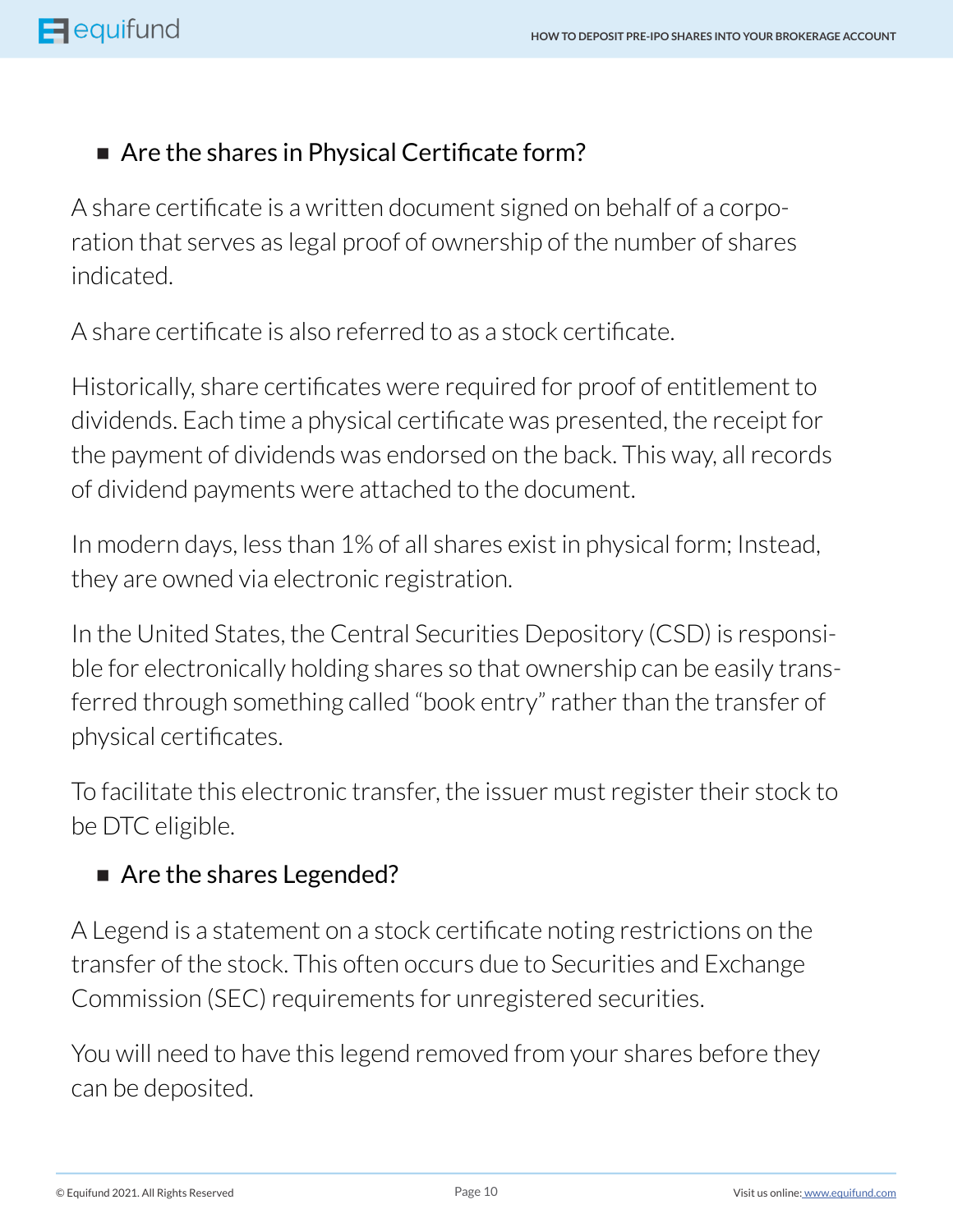#### ■ Is the investor an affiliate of the issuer?

Affiliates of the company include officers, directors and shareholders with large positions.

For these affiliates, because of the percentage of shares they hold – and their access to insider information or other special privileges – this could pose a risk.

Generally speaking, affiliates will need to submit additional information and documentation to deposit shares.

■ How were the shares acquired? Was it done through a private transaction (or chain of transactions) with an issuer or affiliate? At a material discount to market prices?

There are two important parts to this risk factor.

The first is proving legal custody of the shares; does the depositor, in fact, own the shares?

Was it acquired through a private placement? A registration statement? A consultant agreement? A debt conversion? Acquired out of bankruptcy? A merger or reorganization?

Each option requires different levels of disclosure and documentation to prove ownership.

The second has to do with something called "Death Spiral Financing"... which is the result of a poorly structured convertible financing that is often the result of an issuer entering into a bad deal with a stock promoter or lender.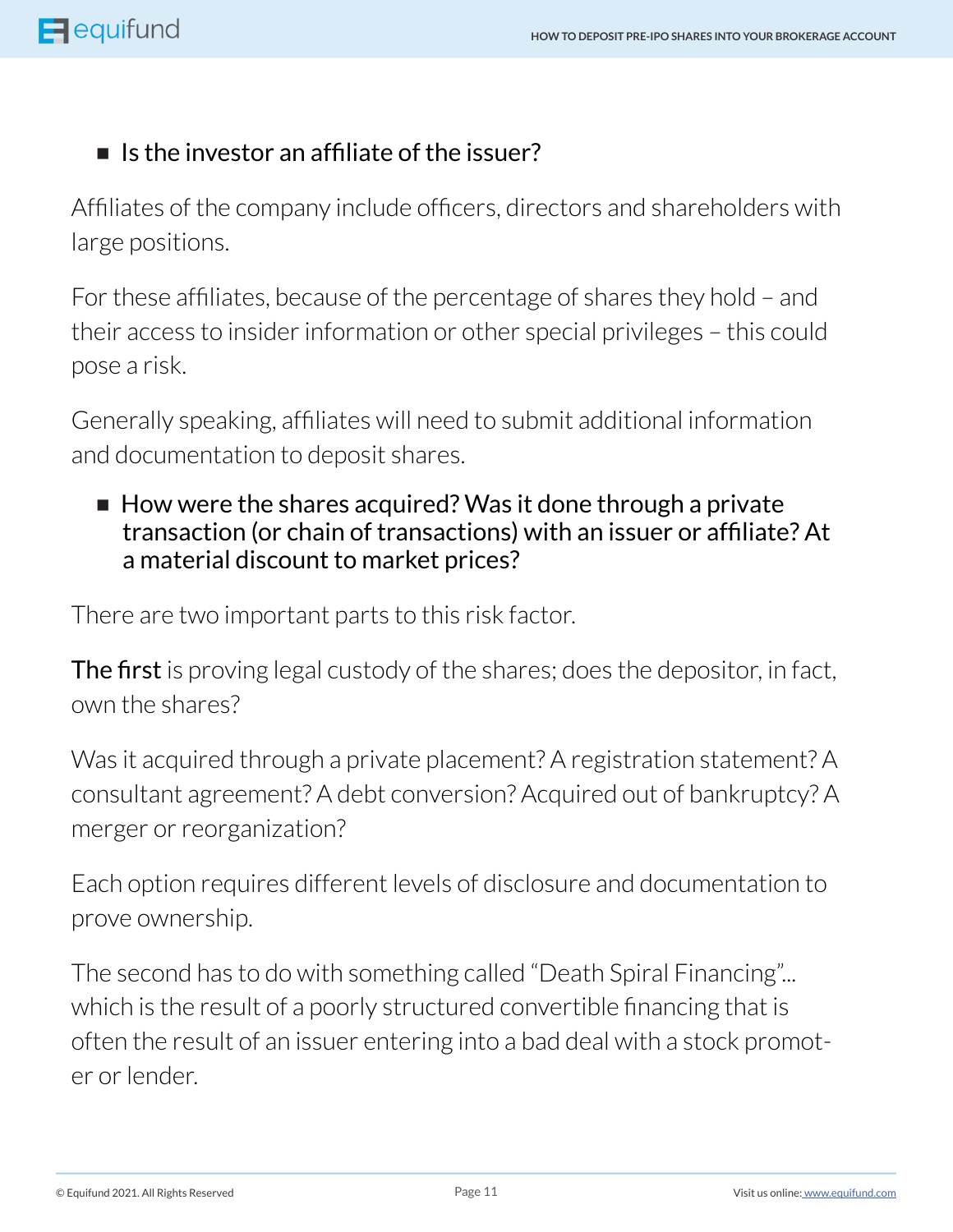#### [According to Wikipedia:](mailto:https://en.wikipedia.org/wiki/Death_spiral_financing?subject=)

Some small companies rely on selling convertible debt to large private investors (like private investment in public equity, or "PIPEs") to fund their operations and growth.

This convertible debt, often convertible preferred stock or convertible debentures, can be converted to the common stock of the issuing company at a discount to the market value of the common stock at the time of each conversion.

#### *Under a "death spiral" scenario, the holder of the convertible debt might short the issuer's common stock at which time the debt holder converts some of the convertible debt to common shares with which he then covers the debt holder's short position.*

The debt holder continues to sell short and cover with converted stock, which, along with selling by other shareholders alarmed by the falling price, continually weakens the share price, making the shares unattractive to new investors and possibly severely limiting the company's ability to obtain new financing if necessary.

Regulations are starting to change in order to prevent some of these types of predatory sources of capital.

How? By making the brokers assume liability!

■ What is the company's share structure and share issuance history? Has the company done a number of issuances/private placements? How many shares does the company have outstanding?

In the same way an investor would perform due diligence on an issuer by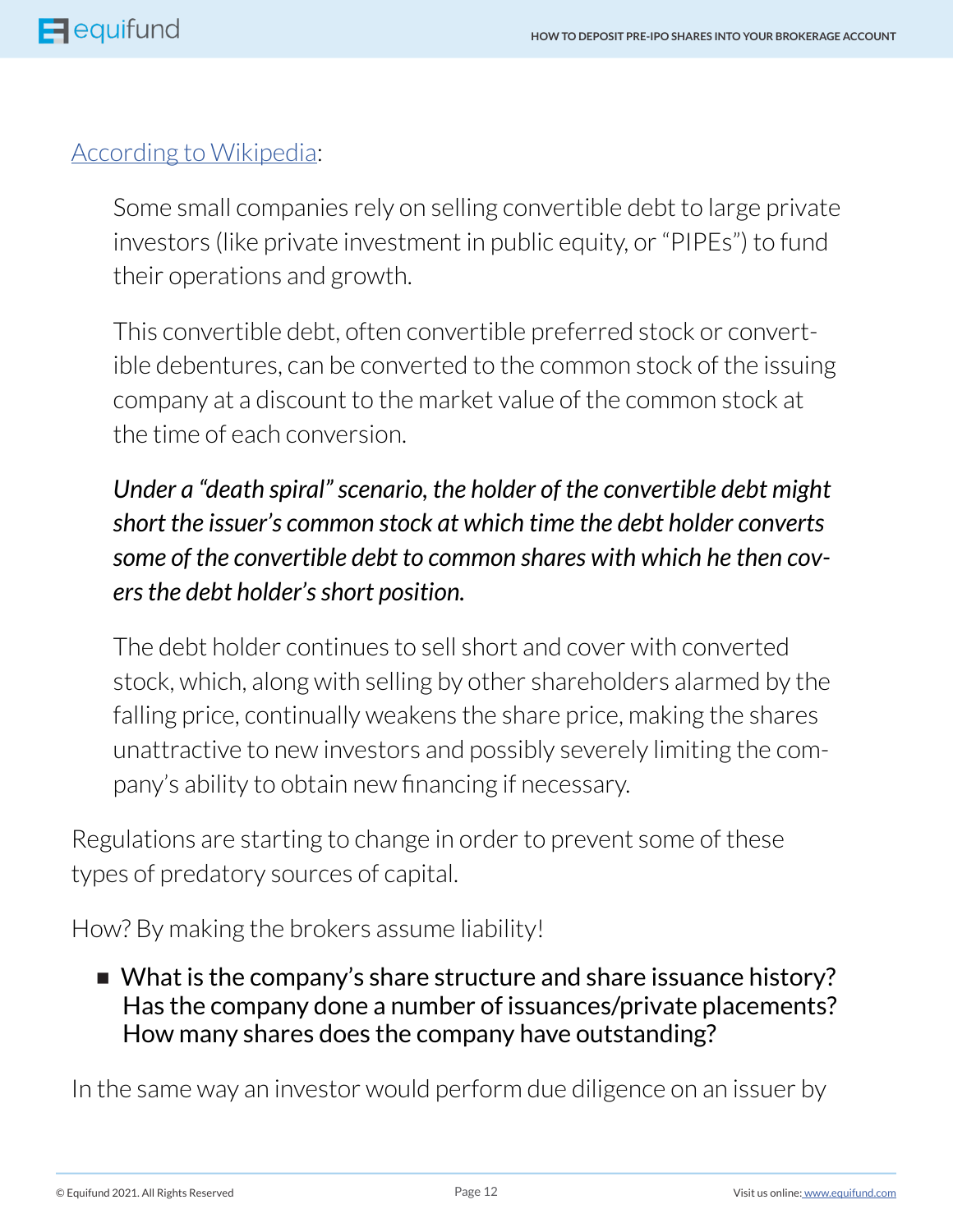investigating their track record, the broker is going to do the same before agreeing to accept shares.

If they think there is any funny business going on, that could mean additional risk for accepting the shares.

■ Does the holder have an existing account with the brokerage firm? If so, for how long, and what is the total value of the account?

This might be the most overlooked – and most important – part of getting your shares deposited into a brokerage account.

Remember, broker-dealers run a for-profit business. They typically make money through some combination of administrative fees and transaction fees.

If you are some random person who wants to open up an account and only dump your shares… well, that sounds like a lot of risk for not a whole lot of revenue and they have little incentive to work with you.

With this in mind, while you're waiting for your lockup period to expire, be proactive about contacting your broker and letting them know you have shares you'd like to deposit sometime in the future.

Additionally, it might make sense to move more assets over to that specific broker to give them confidence that you could be a good customer for their business.

In some cases, the broker will require a minimum funding amount before they'll accept shares.

But what happens if your broker doesn't accept deposits for OTC shares?

© Equifund 2021. All Rights Reserved Visit us online: [www.equifund.com](http://equifund.com)